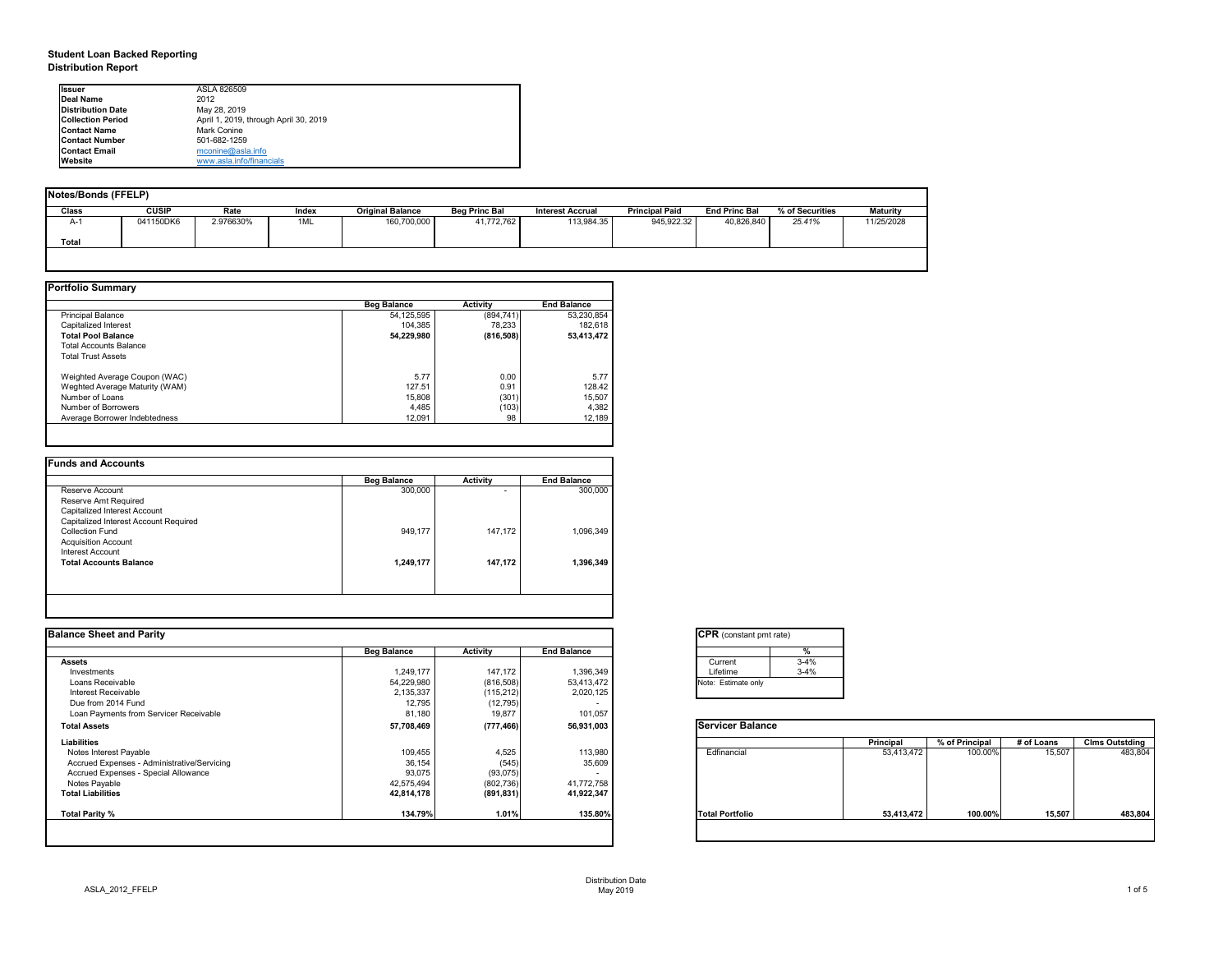## **Student Loan Backed Reporting Distribution Report**

## **Delinquency Status**

|                         | # of Loans       |               | <b>Principal</b> |               | % of Principal   |               | <b>WAC</b>       |               | <b>WARM</b>      |               |
|-------------------------|------------------|---------------|------------------|---------------|------------------|---------------|------------------|---------------|------------------|---------------|
|                         | <b>Beginning</b> | <b>Ending</b> | <b>Beginning</b> | <b>Ending</b> | <b>Beginning</b> | <b>Ending</b> | <b>Beginning</b> | <b>Ending</b> | <b>Beginning</b> | <b>Ending</b> |
| In School               | 24               | 24            | 104,404          | 104,404       | 0.19%            | 0.20%         | 6.19             | 6.19          | 118.49           | 118.49        |
| Grace                   |                  |               | 24,250           | 36,708        | 0.04%            | 0.07%         | 6.80             | 6.80          | 117.68           | 118.47        |
| Repayment               |                  |               |                  |               |                  |               |                  |               |                  |               |
| Current                 | 10,394           | 10,639        | 33,010,847       | 34,758,266    | 60.87%           | 65.07%        | 5.97             | 5.96          | 137.59           | 138.30        |
| 31-60 Days Delinquent   | 478              | 439           | 1,996,735        | 1,659,536     | 3.68%            | 3.11%         | 6.03             | 6.18          | 129.57           | 113.46        |
| 61-90 Days Delinquent   | 307              | 310           | 1,131,203        | 1,330,799     | 2.09%            | 2.49%         | 5.89             | 6.06          | 126.88           | 135.97        |
| 91-120 Days Delingent   | 234              | 222           | 874,136          | 841,931       | 1.61%            | 1.58%         | 5.95             | 5.84          | 116.73           | 124.77        |
| 121-180 Days Delinquent | 334              | 348           | 1,346,278        | 1,349,781     | 2.48%            | 2.53%         | 6.03             | 5.96          | 106.05           | 119.45        |
| 181-270 Days Delinquent | 283              | 277           | 1,232,484        | 1,200,309     | 2.27%            | 2.25%         | 6.13             | 6.18          | 133.90           | 111.71        |
| 271+ Days Delinquent    | 170              | 144           | 717,697          | 593,568       | 1.32%            | 1.11%         | 5.97             | 6.09          | 110.51           | 124.68        |
| <b>Total Repayment</b>  | 12,200           | 12,379        | 40,309,379       | 41,734,190    | 74.33%           | 78.13%        | 5.98             | 5.98          | 134.79           | 135.39        |
| Forbearance             | 1,777            | 1,341         | 7,249,404        | 5,238,205     | 13.37%           | 9.81%         | 5.99             | 6.01          | 123.58           | 124.96        |
| Deferment               | 1,652            | 1,643         | 5,954,195        | 5,842,115     | 10.98%           | 10.94%        | 5.95             | 5.94          | 126.74           | 125.32        |
| Claims in Progress      | 151              | 112           | 588,348          | 457,850       | 1.08%            | 0.86%         | 6.16             | 5.63          | 117.41           | 111.62        |
| <b>Claims Denied</b>    |                  |               |                  |               |                  |               |                  |               |                  |               |
| <b>Total Portfolio</b>  | 15,808           | 15,507        | 54,229,980       | 53,413,472    | 100.00%          | 100.00%       | 5.98             | 5.98          | 132.18           | 133.02        |

|                                     |                  | # of Loans    |                  | <b>Principal</b> | % of Principal   |               | <b>WAC</b>       |               |                  | <b>WARM</b>   |  |
|-------------------------------------|------------------|---------------|------------------|------------------|------------------|---------------|------------------|---------------|------------------|---------------|--|
|                                     | <b>Beginning</b> | <b>Ending</b> | <b>Beginning</b> | Ending           | <b>Beginning</b> | <b>Ending</b> | <b>Beginning</b> | <b>Ending</b> | <b>Beginning</b> | <b>Ending</b> |  |
| Current                             | 10,394           | 10,639        | 33,010,847       | 34,758,266       | 81.89%           | 83.28%        | 5.97             | 5.96          | 137.59           | 138.30        |  |
| 31-60 Days Delinquent               | 478              | 439           | 1,996,735        | 1,659,536        | 4.95%            | 3.98%         | 6.03             | 6.18          | 129.57           | 113.46        |  |
| 61-90 Days Delinquent               | 307              | 310           | 1,131,203        | 1,330,799        | 2.81%            | 3.19%         | 5.89             | 6.06          | 126.88           | 135.97        |  |
| 91-120 Days Delinqent               | 234              | 222           | 874,136          | 841,931          | 2.17%            | 2.02%         | 5.95             | 5.84          | 116.73           | 124.77        |  |
| 121-180 Days Delinquent             | 334              | 348           | 1,346,278        | 1,349,781        | 3.34%            | 3.23%         | 6.03             | 5.96          | 106.05           | 119.45        |  |
| 181-270 Days Delinquent             | 283              | 277           | 1,232,484        | 1,200,309        | 3.06%            | 2.88%         | 6.13             | 6.18          | 133.90           | 111.71        |  |
| 271+ Days Delinquent                | 170              | 144           | 717,697          | 593,568          | 1.78%            | 1.42%         | 5.97             | 6.09          | 110.51           | 124.68        |  |
| <b>Total Portfolio in Repayment</b> | 12,200           | 12,379        | 40,309,379       | 41,734,190       | 100.00%          | 100.00%       | 5.98             | 5.98          | 134.79           | 135.39        |  |

| # of Loans       |               |                  |               |                  |               |                  |               | <b>WARM</b>      |               |
|------------------|---------------|------------------|---------------|------------------|---------------|------------------|---------------|------------------|---------------|
| <b>Beginning</b> | <b>Ending</b> | <b>Beginning</b> | <b>Ending</b> | <b>Beginning</b> | <b>Ending</b> | <b>Beginning</b> | <b>Ending</b> | <b>Beginning</b> | <b>Ending</b> |
|                  |               |                  |               |                  |               |                  |               |                  |               |
|                  |               |                  |               |                  |               |                  |               |                  |               |
| 8,928            | 8,756         | 24,687,400       | 24,316,187    | 45.52%           | 45.52%        | 5.87             | 5.87          | 122.79           | 123.39        |
| 6,657            | 6,535         | 28,159,384       | 27,746,167    | 51.93%           | 51.95%        | 5.96             | 5.96          | 141.21           | 142.25        |
| 223              | 216           | 1,383,196        | 1,351,117     | 2.55%            | 2.53%         | 8.16             | 8.15          | 116.11           | 116.82        |
|                  |               |                  |               |                  |               |                  |               |                  |               |
| 15,808           | 15,507        | 54,229,980       | 53,413,472    | 100.00%          | 100.00%       | 5.98             | 5.98          | 132.18           | 133.02        |
|                  |               |                  |               | <b>Principal</b> |               | % of Principal   |               | <b>WAC</b>       |               |

|                                            | # of Loans       |               | <b>Principal</b> |               | % of Principal   |               | <b>WAC</b>       |               | <b>WARM</b>      |               |
|--------------------------------------------|------------------|---------------|------------------|---------------|------------------|---------------|------------------|---------------|------------------|---------------|
|                                            | <b>Beginning</b> | <b>Ending</b> | <b>Beginning</b> | <b>Ending</b> | <b>Beginning</b> | <b>Ending</b> | <b>Beginning</b> | <b>Ending</b> | <b>Beginning</b> | <b>Ending</b> |
| Graduate / 4-Year Loans                    | 12,207           | 11,959        | 43,349,860       | 42,713,678    | 79.94%           | 79.97%        | 5.98             | 5.98          | 131.65           | 132.50        |
| 2-Year Loans                               | 3,323            | 3,275         | 10,213,548       | 10,040,572    | 18.83%           | 18.80%        | 5.99             | 5.98          | 134.69           | 135.48        |
| Proprietary / Technical / Vocational Loans | 278              | 273           | 666,571          | 659,221       | 1.23%            | 1.23%         | 5.93             | 5.92          | 128.66           | 129.39        |
| Unknown (Consolidation) Loans              |                  |               |                  |               |                  |               |                  |               |                  |               |
| Other Loans                                |                  |               |                  |               |                  |               |                  |               |                  |               |
| <b>Total Portfolio</b>                     | 15,808           | 15,507        | 54,229,980       | 53,413,472    | 100.00%          | 100.00%       | 5.98             | 5.98          | 132.18           | 133.02        |

| <b>Portfolio Indices</b> |                  |               |                  |               |                  |               |
|--------------------------|------------------|---------------|------------------|---------------|------------------|---------------|
|                          | # of Loans       |               | <b>Principal</b> |               | % of Principal   |               |
|                          | <b>Beginning</b> | <b>Ending</b> | <b>Beginning</b> | <b>Ending</b> | <b>Beginning</b> | <b>Ending</b> |
| <b>Fixed Loans</b>       | 9,199            | 9,018         | 36,076,167       | 35,515,741    | 66.52%           | 66.49%        |
| Variable Loans           | 6,609            | 6,489         | 18,153,813       | 17,897,730    | 33.48%           | 33.51%        |
| T-Bill Loans             | 6,609            | 6,489         | 18,153,813       | 17,897,730    | 33.48%           | 33.51%        |
| <b>CMT Loans</b>         |                  |               |                  |               |                  |               |
| <b>Total Portfolio</b>   | 15,808           | 15,507        | 54,229,980       | 53,413,472    | 100.00%          | 100.00%       |
|                          |                  |               |                  |               |                  |               |
|                          |                  |               |                  |               |                  |               |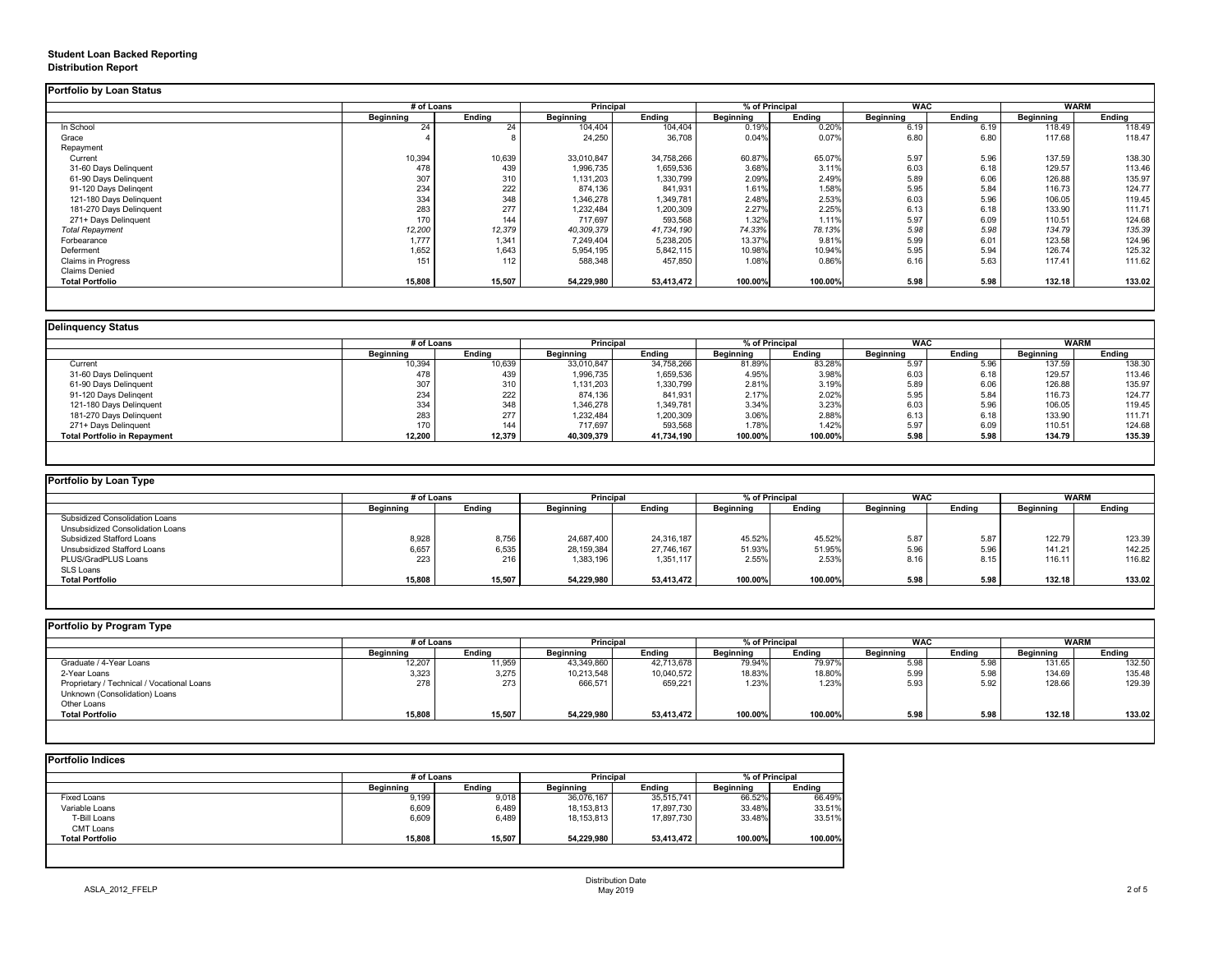**Distribution Date** May 28, 2019<br>**Collection Period** April 1, 2019, through Apr April 1, 2019, through April 30, 2019

# **Collection Activity**

| <b>Collection Account</b>                                                                    | as of 4/30/2019 |
|----------------------------------------------------------------------------------------------|-----------------|
| Beginning Balance - April 1, 2019                                                            | 949,177         |
| <b>Collection Amount Received</b>                                                            | 1,093,899       |
| Recoveries                                                                                   |                 |
| Reserve Account                                                                              |                 |
| <b>Excess of Required Reserve Account</b>                                                    |                 |
| Interest on Investment Earnings                                                              | 2,450           |
| Capitalized Interest Account (after a stepdown or release date)                              |                 |
| <b>Acquisition Account</b>                                                                   |                 |
| Payments from Guarantor                                                                      |                 |
| Transfer from 2010 Collection Fund for correction of error                                   |                 |
| <b>Required Repurchases</b>                                                                  |                 |
| Special Allowance Payable to Department of Education                                         |                 |
| <b>Consolidation Rebate Fees</b>                                                             |                 |
| Rating Agency Surveillance Fees                                                              |                 |
| Principal payments, interest payments, administration fees, servicing fees, and trustee fees | (949, 177)      |
| <b>Other Amounts Received in Collection</b>                                                  |                 |
| Total Available Funds                                                                        | 1,096,349       |
|                                                                                              |                 |

| <b>Fees Due for Current Period</b> | as of 4/30/2019 |
|------------------------------------|-----------------|
| <b>Indenture Trustee Fees</b>      | 833.33          |
| <b>Servicing Fees</b>              | 31,158          |
| <b>Administration Fees</b>         | 4,451           |
| Late Fees                          |                 |
| Other Fees                         |                 |
| <b>Total Fees</b>                  | 36,442.33       |

| <b>Cumulative Default Rate</b>                                                                      | as of 4/30/2019 |
|-----------------------------------------------------------------------------------------------------|-----------------|
|                                                                                                     |                 |
| Current Period Defaults (\$)                                                                        | 315,823.99      |
| Cumulative Defaults (\$)                                                                            | 42,419,694.98   |
| Cumulative Default (% of original pool balance)                                                     | 26.42%          |
| Cumulative Default (% of cumulative entered repayment balance) <sup>a</sup>                         | 79.63%          |
| Current Period Payments (Recoveries) from Guarantor (\$)                                            | 462,768.55      |
| Current Period Borrower Recoveries (\$)                                                             | n/a             |
| Cumulative Recoveries (\$) <sup>b</sup>                                                             | \$39,607,792.18 |
| <b>Cumulative Recovery Rate (%)</b>                                                                 | 93.37%          |
| Cumulative Net Loss Rate (%)                                                                        | 1.75%           |
| Servicer Reject Rate (FFELP) (%)                                                                    |                 |
| Cumulative Servicer Reject Rate (FFELP) (%)                                                         |                 |
| Repayment balance includes all repayment loans with the exception of balances in claim status<br>a) |                 |
| Cumulative Recoveries includes 97% of claims in progress balances<br>b)                             |                 |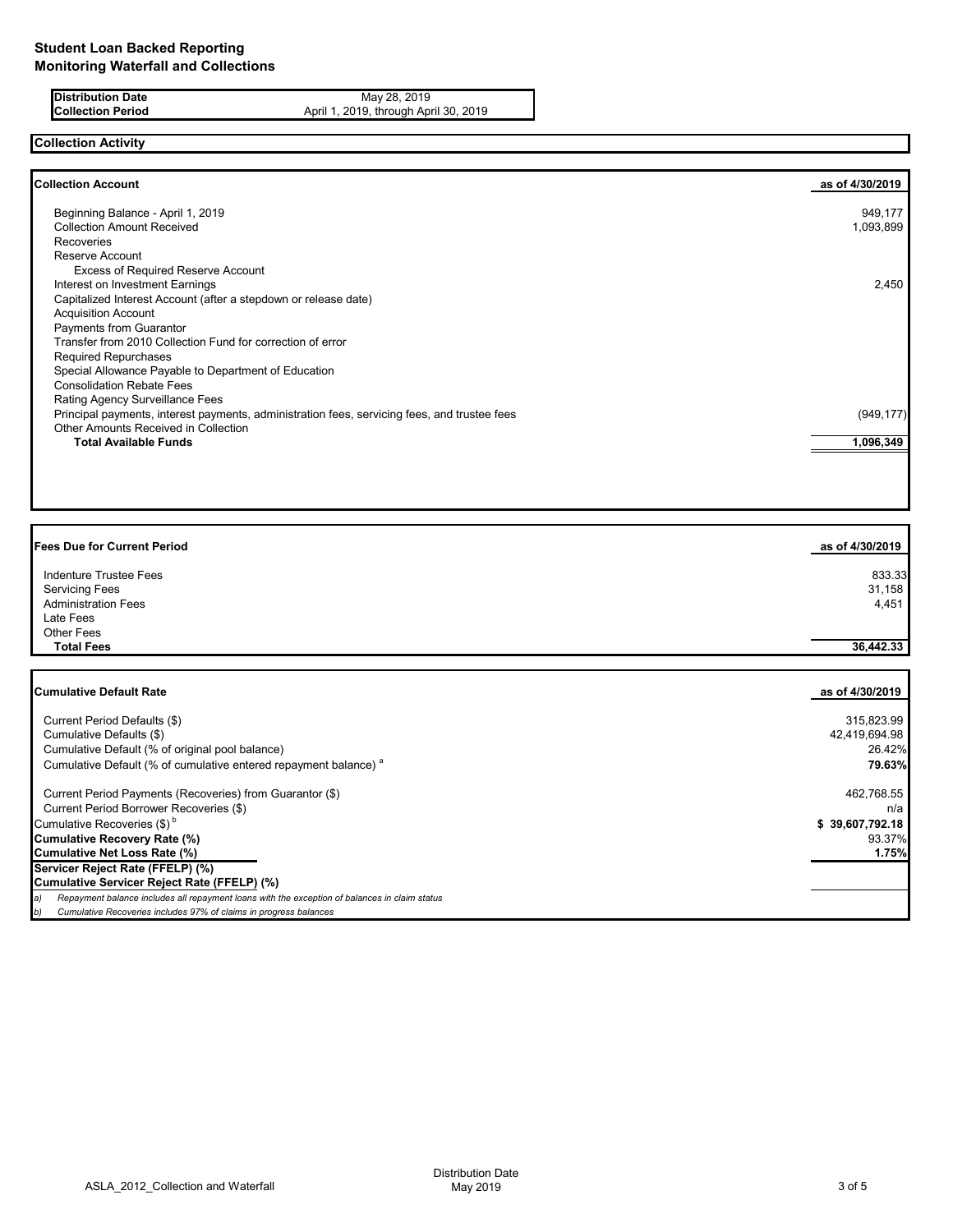| <b>Waterfall Activity</b>                                                                 |                   |                         |
|-------------------------------------------------------------------------------------------|-------------------|-------------------------|
| <b>Waterfall for Distribution</b>                                                         | <b>Amount Due</b> | <b>Amount Remaining</b> |
| <b>Total Available Funds</b>                                                              |                   | 1,096,349               |
| First: Payments under any Joint Sharing Agreement                                         |                   |                         |
| Second: Trustee Fees                                                                      | 833               | 1,095,515               |
| Third: Servicing Fees and Backup Servicing Fees                                           | 31,158            | 1,064,357               |
| <b>Fourth: Administration Fees</b>                                                        | 4,451             | 1,059,906               |
| Fifth: Noteholder Interest                                                                | 113,984           | 945,922                 |
| Sixth: Reinstate the balance of the Reserve Fund up to the Specified Reserve Fund Balance |                   |                         |
| Seventh: Noteholder Principal, until paid in full                                         | 945,922           | (0)                     |
|                                                                                           |                   |                         |

| <b>Principal and Interest Distributions</b> | <b>Class A-1</b> |
|---------------------------------------------|------------------|
|                                             |                  |
| Monthly Interest Due                        | 113,984.35       |
| Monthly Interest Paid                       | 113,984.35       |
| <b>Interest Shortfall</b>                   |                  |
| Interest Carryover Due                      |                  |
| Interest Carryover Paid                     |                  |
| Interest Carryover                          |                  |
| Monthly Principal Distribution Amount       | 945,922.32       |
| <b>Monthly Principal Paid</b>               | 945,922.32       |
| Shortfall                                   |                  |
| <b>Total Distribution Amount</b>            | 1,059,906.67     |
|                                             |                  |